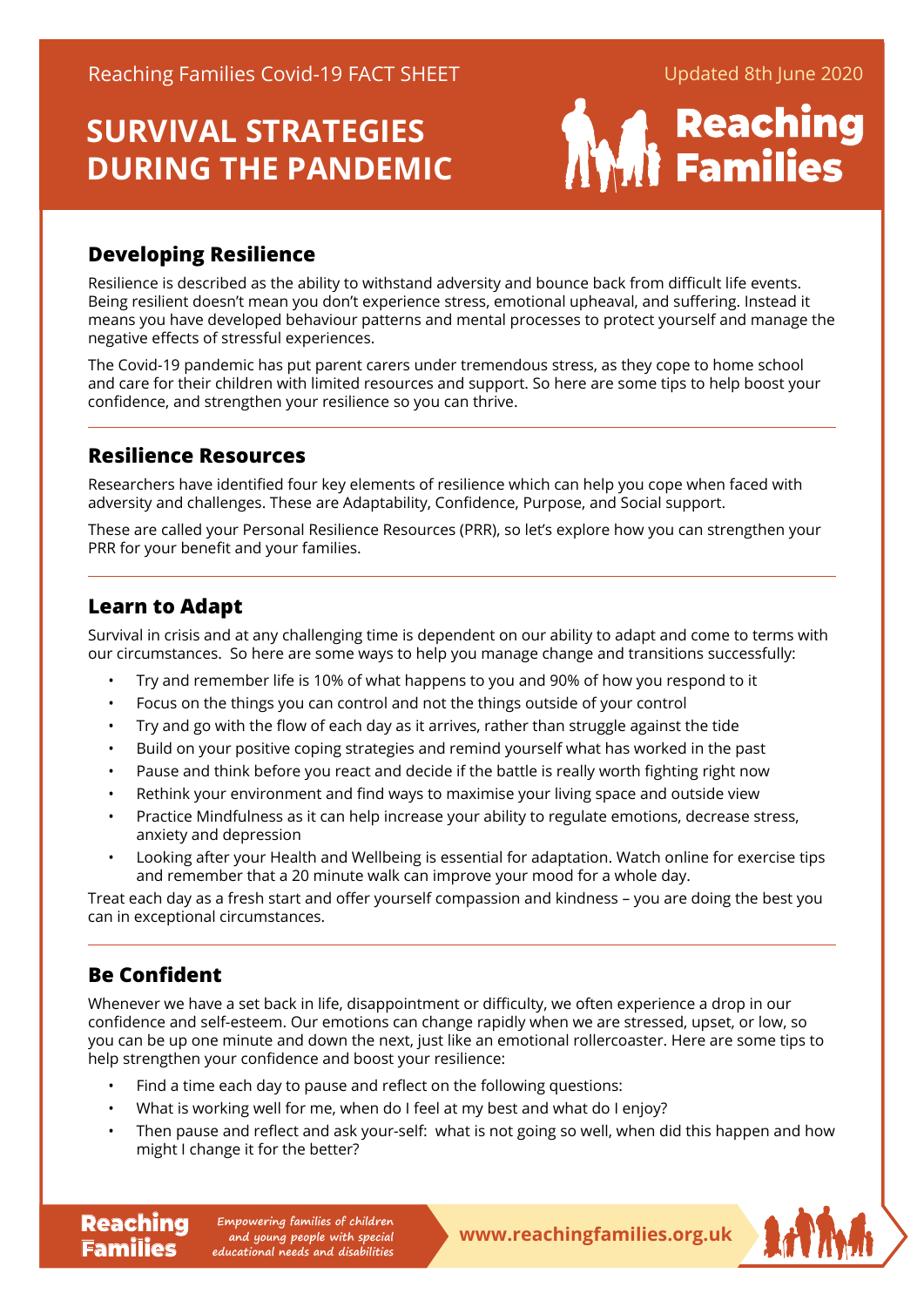- If I can't change it, then reflect on who can help me, and who has helped me before?
- Make a decision to act on these changes and seek support as others do want to help you
- Next, refocus on your positive experiences and remind yourself of how good you felt then (Psychologists recognise we all tend towards a negative memory bias, so keep the positives in mind, and let go of the negative thoughts)
- Remind yourself of past achievements and successes, when did you feel at your best/happiest? Good memories invoke positive feelings and remind us of better days and our potential
- Think about how you could build more positives in your day and fewer negatives
- What motivates you, and what do you do easily and spontaneously without effort? Can you find a way to connect with these experiences and positive benefits?
- Remind yourself of compliments and positive messages from friends, family and colleagues, and remember that how you see yourself may not be how others see you
- Boost the confidence of others by showing appreciation and say thank you? Send a message to someone who has helped you or is helping you now
- Practice 'gratitude' It can be as simple as saying 'you make me smile' or 'thank you for just being there'. Gratitude is a unique quality linked to compassion and forgiveness which boosts resilience by connecting you to positive feelings which reduce stress, isolation, negativity and depression
- Complete a Strength Finder exercise and identify your strengths by reflecting on activities you enjoy so much you sometime lose sense of time and come out feeling invigorated
- Are there things you no longer do that once boosted your confidence and have too little time for that you could take up again?

Remind yourself that your past is behind you, your future before you, so take hold of the present, it is your gift, and enjoy the moments of today and celebrate all whatever is good around you.

#### **Have Purpose**

**Families** 

Sometimes it can take a life crisis, such as the pandemic, to jolt us into reality. Whilst these times are often full of stress they can also help us question what is really important to us? Otherwise we can just drift along in life's stream of activity without focusing on the people and things that really matter to us. During the pandemic you may have had time to think, take stock of your life, and consider what changes you will make in the future. Life changing events help by sharpening our sense of focus and purpose, helping us to realign our values and goals to move forward. So pause and reflect on:

- What do you consider gives you a sense of purpose in life?
- Who and what really matter to you?
- Where do you feel you are heading, and is this where you want to go?
- What do you find really meaningful in life?
- What is your passion, and what/who inspires you?
- If you can't think what motivates you, then think about what you can't stop doing!
- What are you naturally good at, or what do you enjoy doing the most?
- What are/were your dreams and is it time to make new ones or get back on track?
- Reflect on where you want to be in 5 years time
- If there are obstacles, think about how you can get round them
- Set-backs and diversions may help you reach a better destination
- What steps do you need to take to start paving the way towards your goals?
- What changes can you start to make today to help you plan your future and resource yourself?
- Ask yourself what would I do if I knew I could not fail?

**Reaching** Empowering families of children<br> **Reaching Empone and young people with special**<br> **WWW.reachingfamilies.org.uk Empowering families of children and young people with special educational needs and disabilities**



| Reaching<br>| Families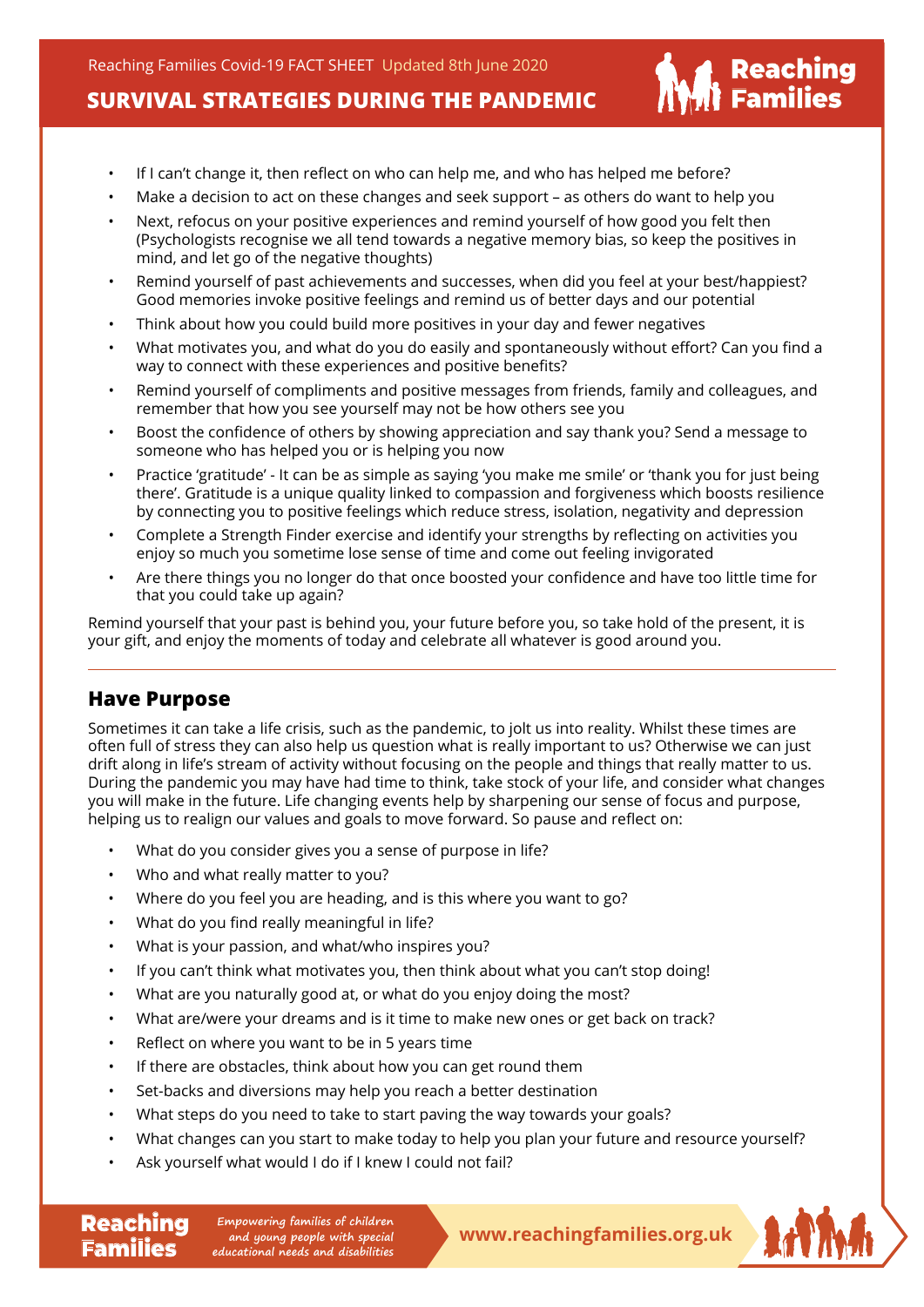

### **Want a miracle then try the Miracle Question Test**

Suppose you woke up one morning and by some miracle everything you ever wanted had actually happened - your life had turned out exactly the way you wanted it. Think about it now and consider:

- What will you notice around you that let you know that the miracle had happened?
- What will you see?
- What will you hear?
- What will you feel inside yourself?
- How would you be different?

The Miracle question requires you to think about exactly what it is you want from life. You must know what you want first before you can have any chance of getting it. The miracle is that if you do know what you want, decide what you want, and visualize it clearly, that will start to motivate you, so you can achieve it.

#### **Support Network**

Research shows that when we connect with others in trusting, intimate and affectionate relationships that our emotional wellbeing increases dramatically. We need each other to survive, and in a crisis situation we are reliant on the support of others to help provide, care, and resource us. We may also be providing vital support and care for those dependent on us, so making sure we have enough support can help us stay on top of things, feel positive and keep going. So here are some tips you can use to rethink your social support.

#### **Map your social network**

- Think about your social network and map it out to assess the social and emotional resources open to you. It may sound a bit clinical but it's good to reflect and decide if some friendships are really worth the hassle or if it's time to forge new ones and move on
- Group your networks into 'trust network' (who you can confide in), 'information network' (who can help), 'social network' (who you and your family like being with), 'work network' (who can help your career).
- Then review your networks and decide if there are gaps you would like to fill, or changes you need to make to expand or reduce your connections.
- Take time to reflect as some relationships are just for a season, and that season may have passed.

## **Be a good listener**

Families

Active listening is a special skill and everyone likes someone to listen and really hear how they feel. Cultivate the art of good listening, put away technology and distractions and really listen to the other person and their concerns, with your full attention. Listening like this is a rare gift, as it helps build trust, establish empathy, and helps us find solutions, and recognise the commonality of our shared human experience. As they say, 'a problem shared is a problem halved'.

## **Develop Emotional Intelligence (EI)**

Emotional intelligence can help you become more self aware and can develop your resilience by increasing your ability to manage your emotions. There are four areas of EI:

- 1. Self-management You are able to control impulsive feelings and behaviours, manage your emotions in healthy ways, take initiative, follow through on commitments, and adapt to changing circumstances
- 2. Self-awareness You recognize your own emotions and how they affect your thoughts and behaviour. You know your strengths and weaknesses and have self-confidence

**Reaching** Empowering families of children<br> **Reaching Empone and young people with special**<br> **WWW.reachingfamilies.org.uk Empowering families of children and young people with special educational needs and disabilities**